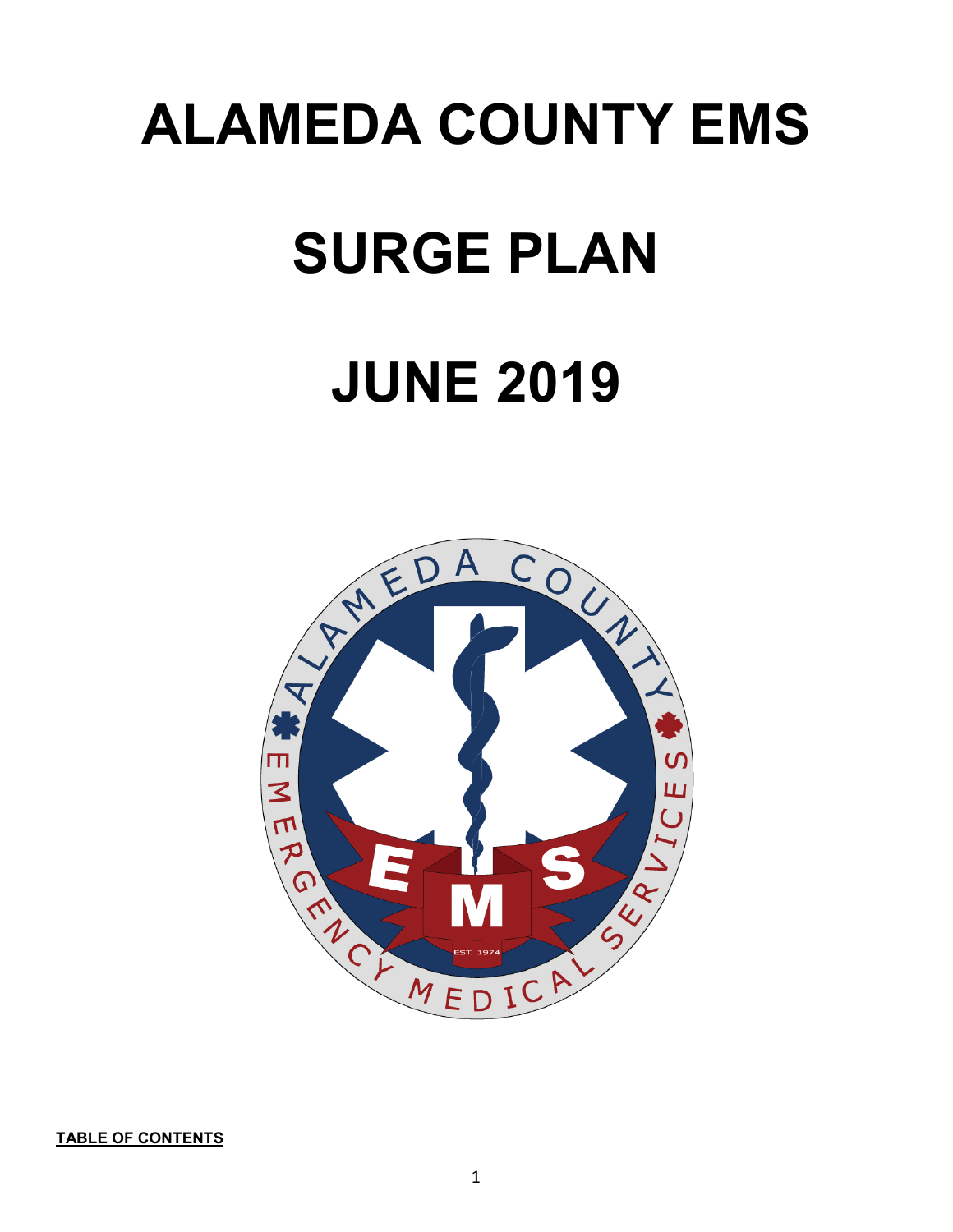| <b>DEFINITIONS</b>                           | PG <sub>3</sub> |
|----------------------------------------------|-----------------|
| <b>SURGE PLAN</b>                            | PG <sub>4</sub> |
| TIER NOTIFICATION CONTACTS                   | PG <sub>5</sub> |
| SAMPLE NOTIFICATION MESSAGING                | $PG 5-6$        |
| PERMITTED PROVIDER POLLING and USE PROCEDURE | PG <sub>7</sub> |
| <b>EMS SUPERVISOR REALLOCATION</b>           | PG <sub>8</sub> |
| <b>LAW ENFORCEMENT GUIDANCE</b>              | PG <sub>9</sub> |
| RECEIVING FACILITY GUIDANCE                  | PG <sub>9</sub> |

### **DEFINITIONS**

Term Definition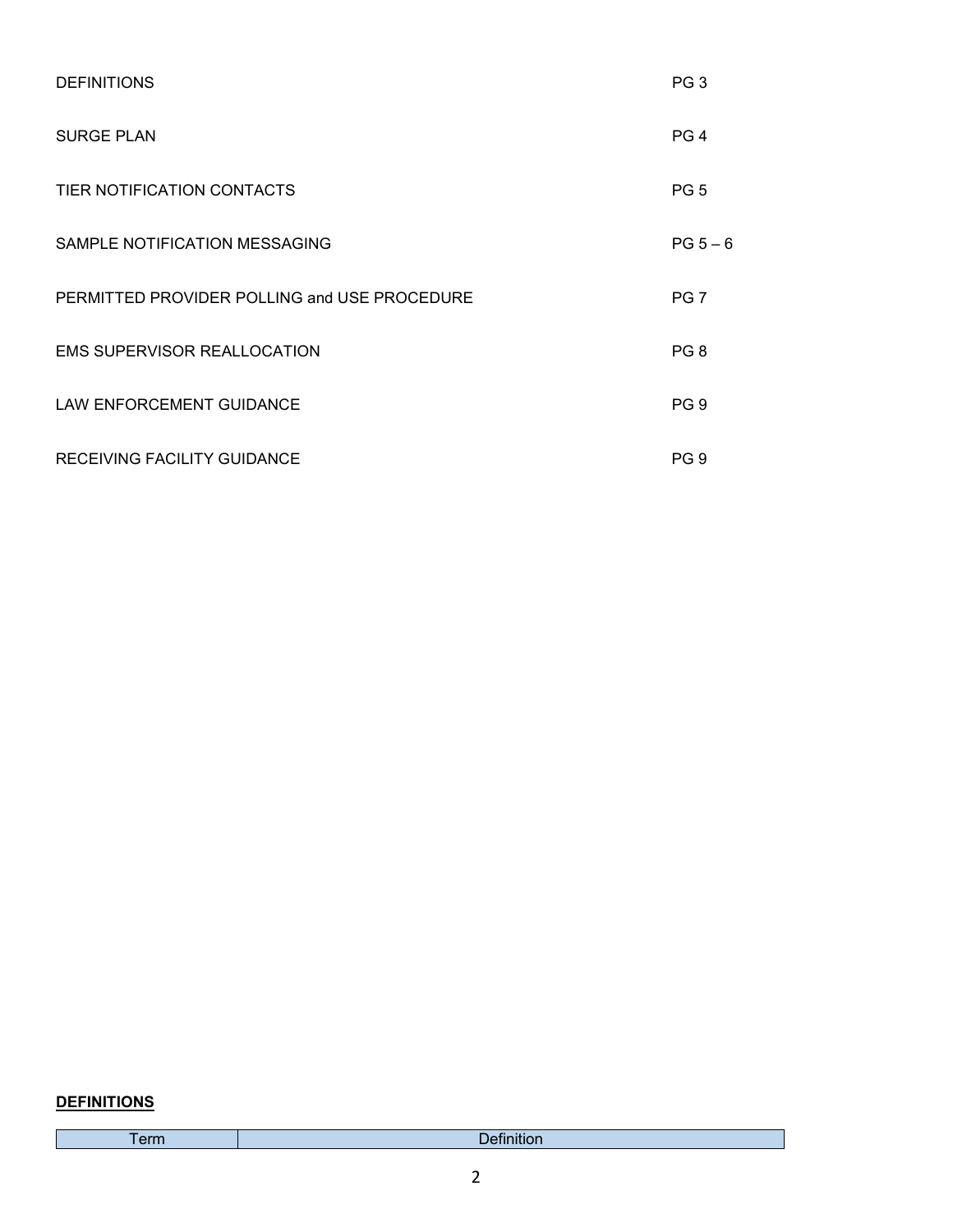| 4 Specific BRAVO            | 4B - Assault, 21B - Hemorrhage/Laceration, 26B - Sick Person and 32B -      |
|-----------------------------|-----------------------------------------------------------------------------|
| Calls                       | Unknown (Man Down)                                                          |
| 9-1-1 Calls                 | Calls for service received by ACRECC requesting transport resources for the |
|                             | private provider EOA or as mutual aid to Albany, Alameda, Berkeley, or      |
|                             | Piedmont.                                                                   |
| <b>ACRECC</b>               | Alameda County Regional Emergency Communications Center - Dispatch          |
|                             | agency for ambulance transport resources in the private provider contracted |
|                             | <b>EOA</b>                                                                  |
| <b>CMED</b>                 | ACRECC ambulance dispatch channel                                           |
| DOC                         | <b>Department Operations Center</b>                                         |
| EB CALL                     | East Bay Call - County channel monitored by permitted provider dispatch     |
|                             | centers                                                                     |
| <b>EOA</b>                  | <b>Exclusive Operating Area</b>                                             |
| <b>LEMSA</b>                | Local Emergency Medical Services Agency - Alameda County EMS                |
| <b>LEMSA Leadership</b>     | Alameda County EMS Director Lauri McFadden, Deputy Director William         |
|                             | McClurg or Supervising EMS Coordinator Jim Morrissey                        |
| <b>Hard Patient Offload</b> | EMS-initiated movement of the patient from their gurney at a receiving      |
|                             | facility. This occurs when a collaborative team-based approach has not      |
|                             | made progress after the ambulance has been at the facility for 90 minutes   |
|                             | and an appropriate place to offload the patient has been identified. This   |
|                             | offload could occur to an open bed, a wheelchair or the waiting room. The   |
|                             | process will be managed by an EMS supervisor for the transport company      |
|                             | and ER staff will be advised of the action. Note: Time is reduced upon      |
|                             | activation of Tier II.                                                      |
| <b>MHOAC</b>                | Medical Health Operational Area Coordinator                                 |
| <b>Private Provider</b>     | <b>Contracted EOA Private Ambulance Provider</b>                            |
| <b>RDMHS</b>                | Regional Disaster Medical Health Specialist                                 |

## **SURGE PLAN**

## **Tier I: Short-Term Surge with Exacerbating Factors**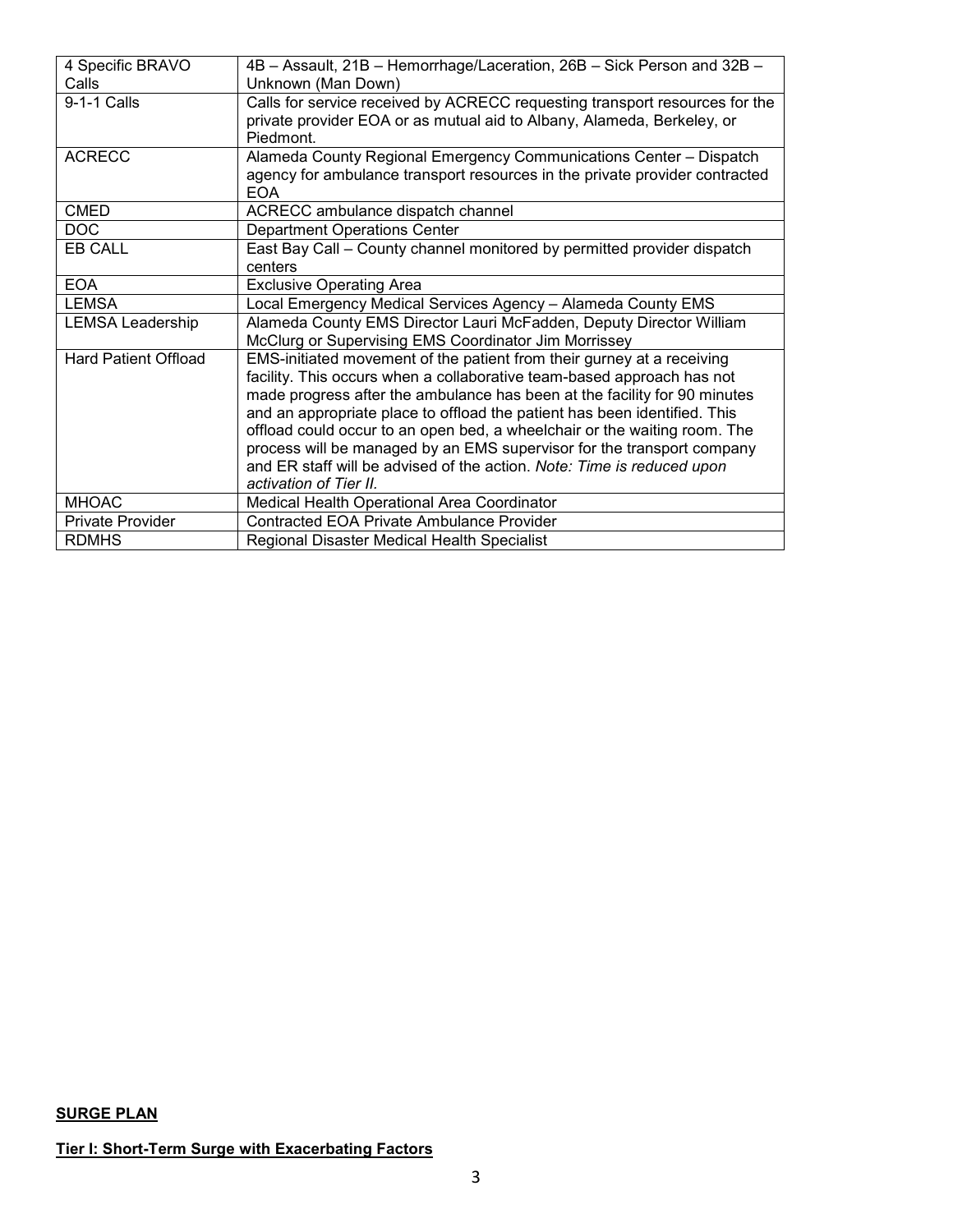Exacerbating factors may be, but are not limited to, volume surges co-occurring with events with potential to increase system demand, environmental factors such as extreme heat, and/or staffing issues.

Prompt: Sustained holding of 9-1-1 Calls > 30 minutes

Action: Permitted non-emergency providers requested into system. EMS supervisor response requirements suspended and supervisors reallocated to system support roles.

Scope: BLS units will be allowed to run 5150, OMEGA, ALPHA and the 4 specific BRAVO calls throughout the entire county. CCT-Paramedic units will be eligible to respond on any call. If a CCT-RN unit is retained through this process it shall operate as a BLS unit and be limited to the same call types.

Tier I may be activated by the Private Provider while attempting to notify LEMSA Leadership.

Communication will be sent by LEMSA to system partners providing notification of Tier I activation.

#### **Tier II: Long-Term Surge**

Ongoing surge with no indication of slowing or high index of suspicion for continuation or exacerbation.

Prompt: LEMSA-initiated conference call upon Private Provider request with LEMSA Leadership, Private Provider and ACRECC Supervisor creating a virtual DOC.

Action: Permitted non-emergency providers requested to remain in System with expanded scope of work listed below.

Scope: BLS units will be allowed to run all BRAVO level calls in addition to 5150, OMEGA, ALPHA and the 4 specific BRAVOs throughout the entire county. CCT-Paramedic units will be allowed to respond on any call. If a CCT-RN unit is retained through this process it shall operate as a BLS unit and be limited to the same call types. Hard patient offload threshold will be reduced to 60 minutes.

Communication will be sent by LEMSA to system partners providing notification of Tier II support activation.

LEMSA DOC will continue to monitor system and converse at regular intervals to review system status.

Private Provider will send a security-cleared representative to ACRECC.

MHOAC will make notification to RDMHS in preparation for possible mutual aid request.

#### **Tier III: System Overload**

Exhaustion of internal resources and diminishing resiliency.

Prompt: Determination by DOC.

Action: Request medical mutual aid through RDMHS.

Scope: No change in scope. As mutual aid resources arrive, based on need, they will integrate into Tier II scope. If resources are BLS or CCT they will be eligible for all 5150, OMEGA, ALPHA and BRAVO calls system-wide. ALS resources will be eligible for all calls.

Communication will be sent by LEMSA to system partners providing notification of Tier III activation.

LEMSA DOC will continue to monitor system, converse at regular intervals to review system status, and identify personnel for logistics, planning and operation chief roles.

#### **TIER NOTIFICATION CONTACTS**

| 1.000<br>arme<br><b>NOTITICATIONS</b> |        |                      |  |
|---------------------------------------|--------|----------------------|--|
| <b>Tier</b>                           | ier II | .<br>--<br>ler<br>ĦШ |  |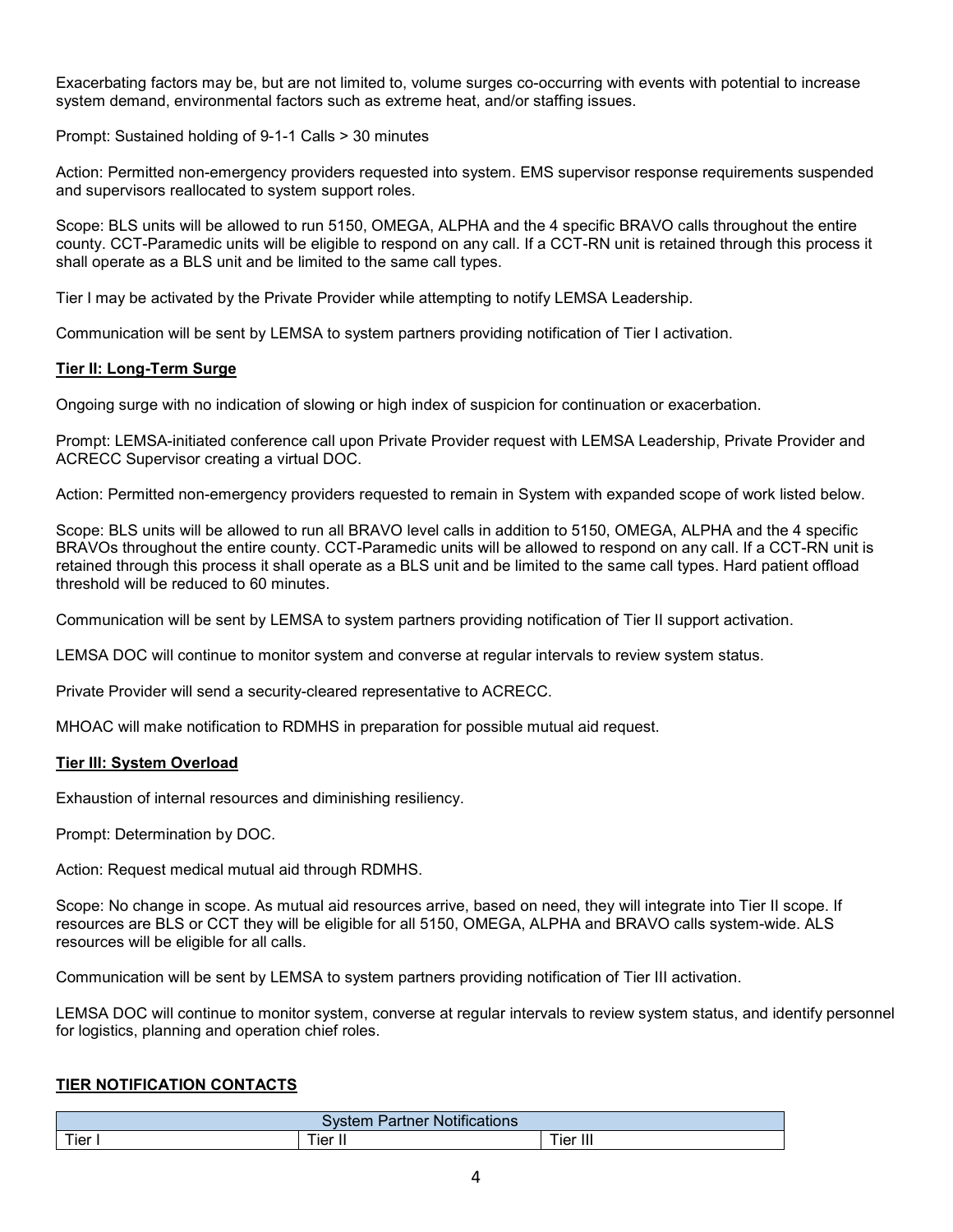| Fire Chiefs and EMS Section<br>Representatives | Tier I Contacts and: | Tier II Contacts and:        |
|------------------------------------------------|----------------------|------------------------------|
| <b>HCSA Director</b>                           | <b>MHOAC</b>         | <b>County Health Officer</b> |
| Private Provider Leadership                    | <b>RDMHS</b>         | County OES                   |
| <b>ACRECC Supervisor Group</b>                 |                      |                              |
| <b>LEMSA Leadership and Duty</b>               |                      |                              |
| <b>Officers</b>                                |                      |                              |
| Permitted Providers Leadership                 |                      |                              |
| <b>Receiving Facilities</b>                    |                      |                              |
| Law Enforcement Leadership                     |                      |                              |
|                                                |                      |                              |

### **SAMPLE NOTIFICATION MESSAGING**

| Tier I                                                                                                                                                                                                                                                                                                                                                                                                                                              |
|-----------------------------------------------------------------------------------------------------------------------------------------------------------------------------------------------------------------------------------------------------------------------------------------------------------------------------------------------------------------------------------------------------------------------------------------------------|
| <b>Attention Alameda County EMS System Partners:</b>                                                                                                                                                                                                                                                                                                                                                                                                |
| Alameda County EMS has activated Tier I of the Surge Plan.                                                                                                                                                                                                                                                                                                                                                                                          |
| The EMS System has been experiencing a significant surge in volume. The EMS Agency has<br>authorized permitted non-emergency ambulance providers to supplement the system to assist<br>Paramedics Plus in meeting increased system demand.                                                                                                                                                                                                          |
| Permitted Non-Emergency Providers, please ensure your dispatch centers are monitoring East Bay<br>Call (EB CALL) and communicating the availability of resources when requested.                                                                                                                                                                                                                                                                    |
| Fire agencies may receive permitted non-emergency providers as their transport resource. These<br>providers will be BLS and responding to 5150 and low acuity calls with the possible exception of CCT-<br>Paramedic units from AMR who will identify themselves as an Alameda County accredited ALS unit. If<br>you receive a BLS unit and have identified the need for continuing ALS please ride in with the<br>ambulance to continue care.      |
| Receiving facilities will be receiving 9-1-1 patients from additional providers outside of Paramedics<br>Plus, Patients Plus and transporting fire departments. Please do your due diligence to assist in getting<br>units back into the system as quickly as possible by offloading patients in a timely manner. As a<br>reminder, if patient is of low acuity and it is clinically appropriate, patients can be offloaded to the<br>waiting room. |
| Thank you all for your assistance. It is greatly appreciated.                                                                                                                                                                                                                                                                                                                                                                                       |
|                                                                                                                                                                                                                                                                                                                                                                                                                                                     |
| <b>Tier II</b>                                                                                                                                                                                                                                                                                                                                                                                                                                      |
| Attention Alameda County EMS System Partners:                                                                                                                                                                                                                                                                                                                                                                                                       |

Alameda County EMS has activated Tier II of the Surge Plan.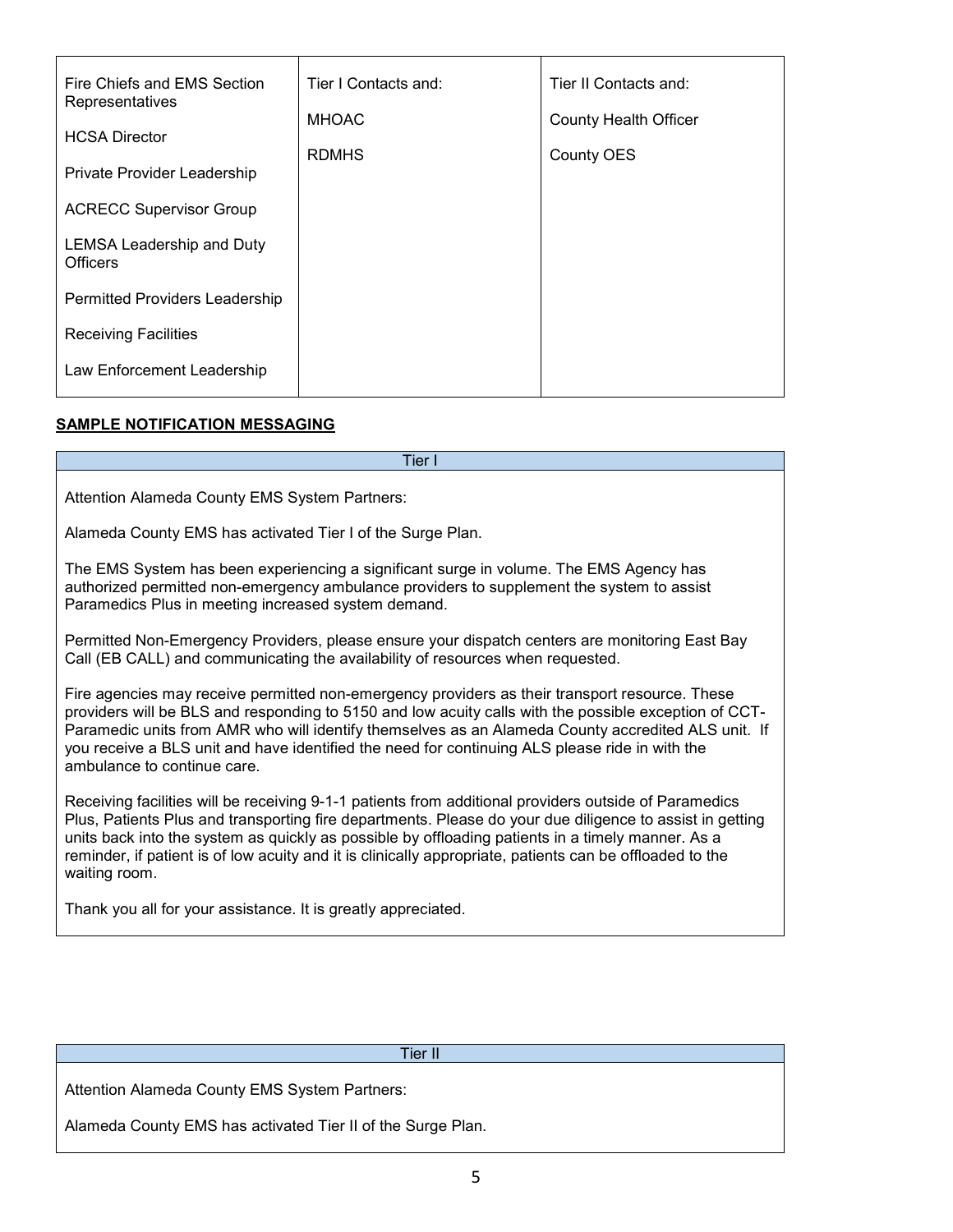The EMS System has been experiencing a sustained surge in volume. The EMS Agency has authorized permitted non-emergency ambulance providers to supplement the system to assist Paramedics Plus in meeting increased system demand.

Permitted Non-Emergency Providers, please ensure your dispatch centers are monitoring East Bay Call (EB CALL) and communicating the availability of resources when requested.

Fire agencies may receive permitted non-emergency providers as their transport resource. These providers will be BLS and responding to 5150 and low acuity calls with the possible exception of CCT-Paramedic units from AMR who will identify themselves as an Alameda County accredited ALS unit. If you receive a BLS unit and have identified the need for continuing ALS please ride in with the ambulance to continue care.

Receiving facilities will be receiving 9-1-1 patients from additional providers outside of Paramedics Plus, Patients Plus and transporting fire departments. Please do your due diligence to assist in getting units back into the system as quickly as possible by offloading patients in a timely manner. As a reminder, if patient is of low acuity and it is clinically appropriate, patients can be offloaded to the waiting room. The hard offload threshold of 90 minutes is being reduced to 60 minutes.

If system demand continues to exceed available resources, medical mutual aid resources from surrounding counties may be requested. That need is currently being evaluated.

Thank you all for your assistance. It is greatly appreciated.

#### Tier III

Attention Alameda County EMS System Partners:

Alameda County EMS has activated Tier III of the Surge Plan.

The EMS System has been experiencing a sustained surge in volume. The EMS Agency has authorized permitted non-emergency ambulance providers to supplement the system as well as the requested medical mutual aid from surrounding counties to assist Paramedics Plus in meeting increased system demand.

Permitted Non-Emergency Providers, please ensure your dispatch centers are monitoring East Bay Call (EB CALL) and communicating the availability of resources when requested.

Fire agencies may receive permitted non-emergency providers or medical mutual aid resources as their transport resource. The permitted non-emergency providers will be BLS and responding to 5150 and low acuity calls with the possible exception of CCT-Paramedic units from AMR who will identify themselves as an Alameda County accredited ALS unit. Medical mutual aid resources should be ALS but may include BLS resources as well. If you receive a BLS unit and have identified the need for continuing ALS please ride in with the ambulance to continue care.

Receiving facilities will be receiving 9-1-1 patients from additional providers outside of Paramedics Plus, Patients Plus and transporting fire departments. Please do your due diligence to assist in getting units back into the system as quickly as possible by offloading patients in a timely manner. As a reminder, if patient is of low acuity and it is clinically appropriate, patients can be offloaded to the waiting room. The hard offload threshold of 90 minutes continues to be reduced to 60 minutes.

Thank you all for your assistance. It is greatly appreciated.

### **PERMITTED PROVIDER POLLING and USE PROCEDURE**

All permitted provider dispatch centers monitor the EB CALL channel within their dispatch centers. Monthly radio tests are conducted to validate provider compliance and ensure the ability for bi-directional communications.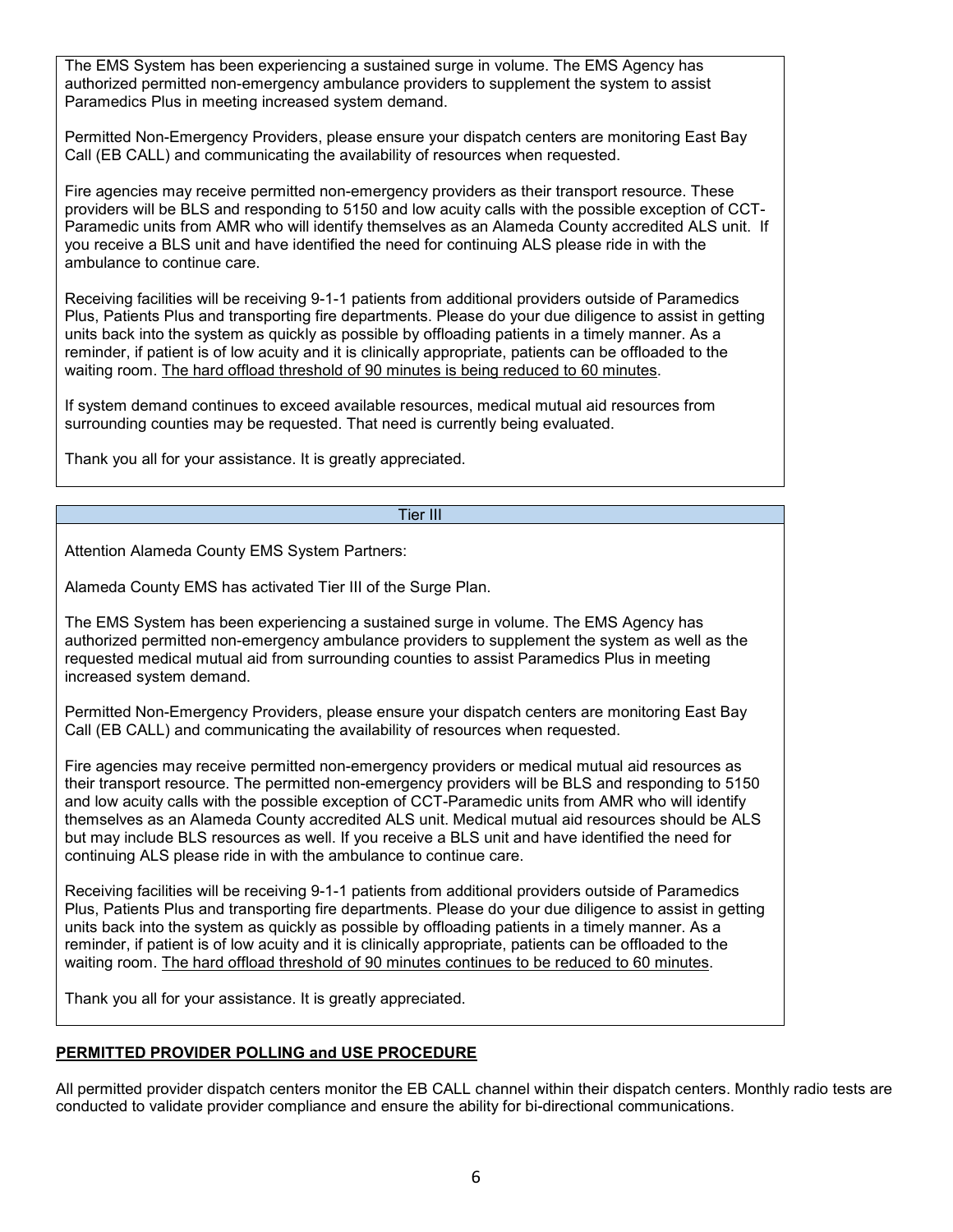When the need for resources is identified and authorized by the LEMSA (Tier I), the permitted providers shall be polled on EB CALL for resource availability by Private Provider. A roll call of each permitted provider shall be completed asking how many units they have available to Alameda County for the 9-1-1 system.

Available permitted provider and unit information will be provided to ACRECC by phone in order to create the units in CAD. Unit IDs will be communicated back to the provider dispatch centers on EB CALL with the instruction for their units to switch their radios to CMED and advise their availability to ACRECC for assignment.

No permitted provider shall be assigned a call for service without being appropriately built in CAD.

All permitted provider unit radio traffic shall take place on CMED to include advisement of availability, acknowledgement of calls and/or posts, notification of arrival on scene, notification of transporting with facility name, notification of transport arrived, and notification of cancellation.

Permitted providers will be posted to either hospitals or intersections that will be identified in plain text.

Permitted providers shall keep ACRECC updated as to their location.

Permitted providers shall be assigned to calls based on the following guidelines:

| <b>Provider Level</b>       | Tier I                                                                                                               | Tier II or III                                                                                         |
|-----------------------------|----------------------------------------------------------------------------------------------------------------------|--------------------------------------------------------------------------------------------------------|
| <b>BLS or CCT-RN</b>        | Units will be allowed to run 5150,<br>OMEGA, ALPHA and the 4<br>specific BRAVO calls throughout<br>the entire County | Units will be allowed to run 5150,<br>OMEGA, ALPHA and all BRAVO calls<br>throughout the entire County |
| CCT-Paramedic<br>(AMR Only) | Units will be eligible to respond on<br>any call                                                                     | Units will be eligible to respond on any<br>call                                                       |

Permitted provider units once in the system shall remain a resource for ACRECC until formally released. If a provider needs a resource back they must request through EB CALL and the unit will be released as soon as possible.

Upon the system returning to normal operations and all resources being return to the permitted providers, the permitted providers shall provide the LEMSA with the following information:

- Number of units and unit hours supplied to the 9-1-1 system
- Number of dispatches and transports within the 9-1-1 system
- Copies of all PCRs/documentation completed while in the 9-1-1 system

#### **EMS SUPERVISOR REALLOCATION**

Upon activation of Tier I, the requirement for EMS supervisors to respond on ECHO and certain DELTA level calls shall be suspended. The four (4) EMS supervisors shall be reallocated into assigned roles by Private Provider Leadership with specific functions in order to support system efficiency and to mitigate impedances or issues that arise.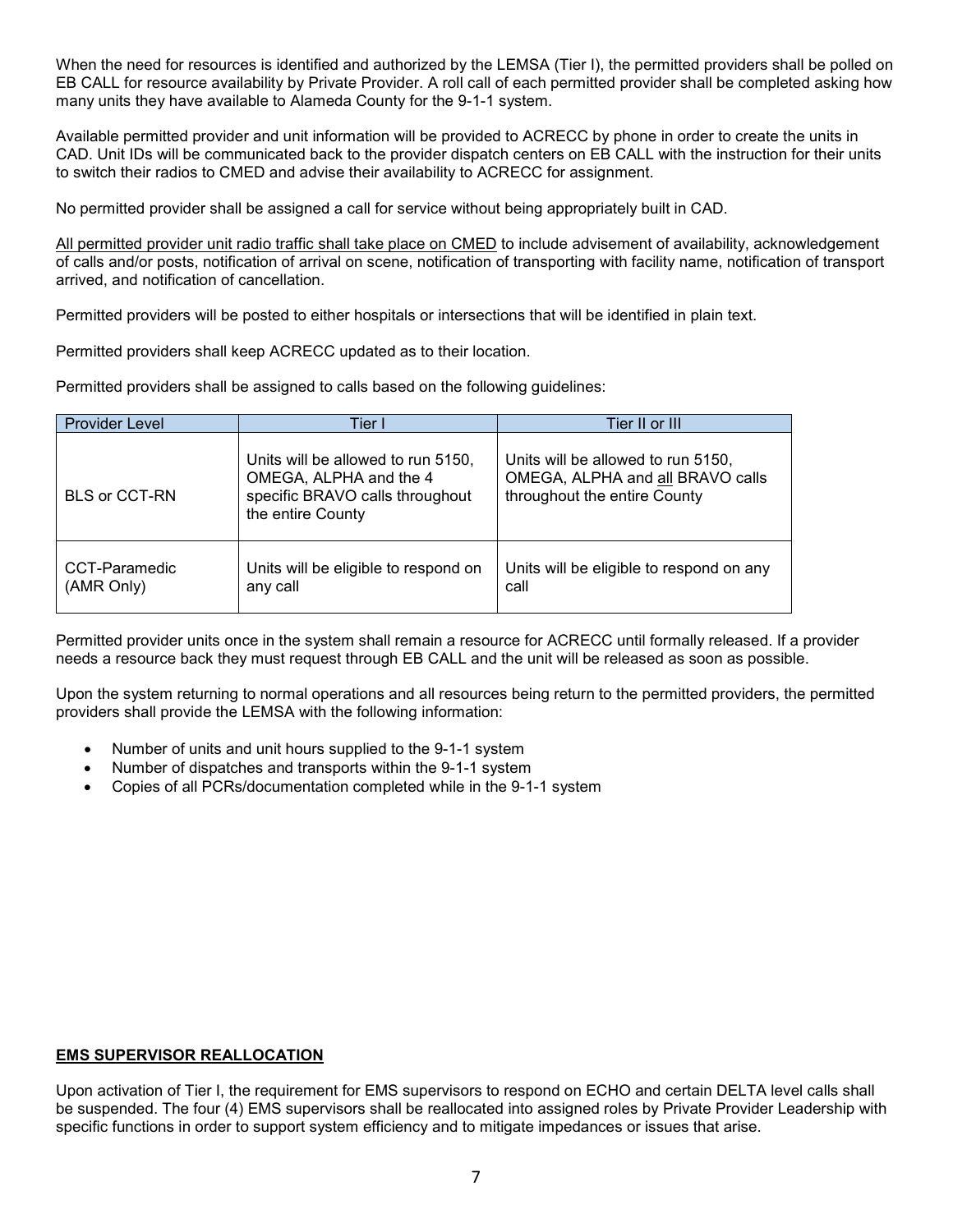| Supervisor<br>Number | <b>Assigned Role</b>                                       | Function                                                                                                                                                                                                                                                                                                        |
|----------------------|------------------------------------------------------------|-----------------------------------------------------------------------------------------------------------------------------------------------------------------------------------------------------------------------------------------------------------------------------------------------------------------|
| 1                    | <b>Clinical Oversight</b><br>and<br>Safety Officer         | Clinical supervision of permitted providers and mutual<br>aid assets to ensure compliance with County protocol<br>and policy.<br>Assist with destination decisions for specialty care and<br>to proactively prevent hospital overload.<br>Available resource to address allied agency questions<br>or concerns. |
| 2                    | System Status Management<br>and<br><b>Hospital Liaison</b> | Work with receiving facilities to facilitate fast and<br>efficient patient offloads.<br>Re-destination of transport arrived units at impacted<br>facilities if needed.<br>Available resource and liaison for all receiving facilities.                                                                          |
| 3                    | <b>EMS Logistics</b><br>and<br>Agency Rep                  | Mitigation of mechanical failures and fleet issues.<br>Coordination of unit restock and resupply.<br>Point of contact for incoming mutual aid resources.                                                                                                                                                        |
| 4                    | <b>System Response</b><br>and<br>Incident Management       | To be positioned in a centralized location in the<br>County.<br>Able to respond as needed to holding high acuity calls.<br>Able to respond to co-occurring expanding events such<br>as MCIs or greater alarm fires to alleviate the need for<br>ALS standby resources.                                          |

#### **LAW ENFORCEMENT GUIDANCE**

When the EMS system is in surge with 9-1-1 calls holding, the calls are triaged by their priority and then by the length of time since the call was received. While every effort is being made to assign ambulances to all calls, non-medical 5150s are the lowest priority for ambulance assignment when medical calls are holding.

During an activation of the surge plan it is highly encouraged that law enforcement agencies evaluate their ability to selftransport non-medical 5150s. The wait for an available ambulance could easily exceed an hour or more. If the law